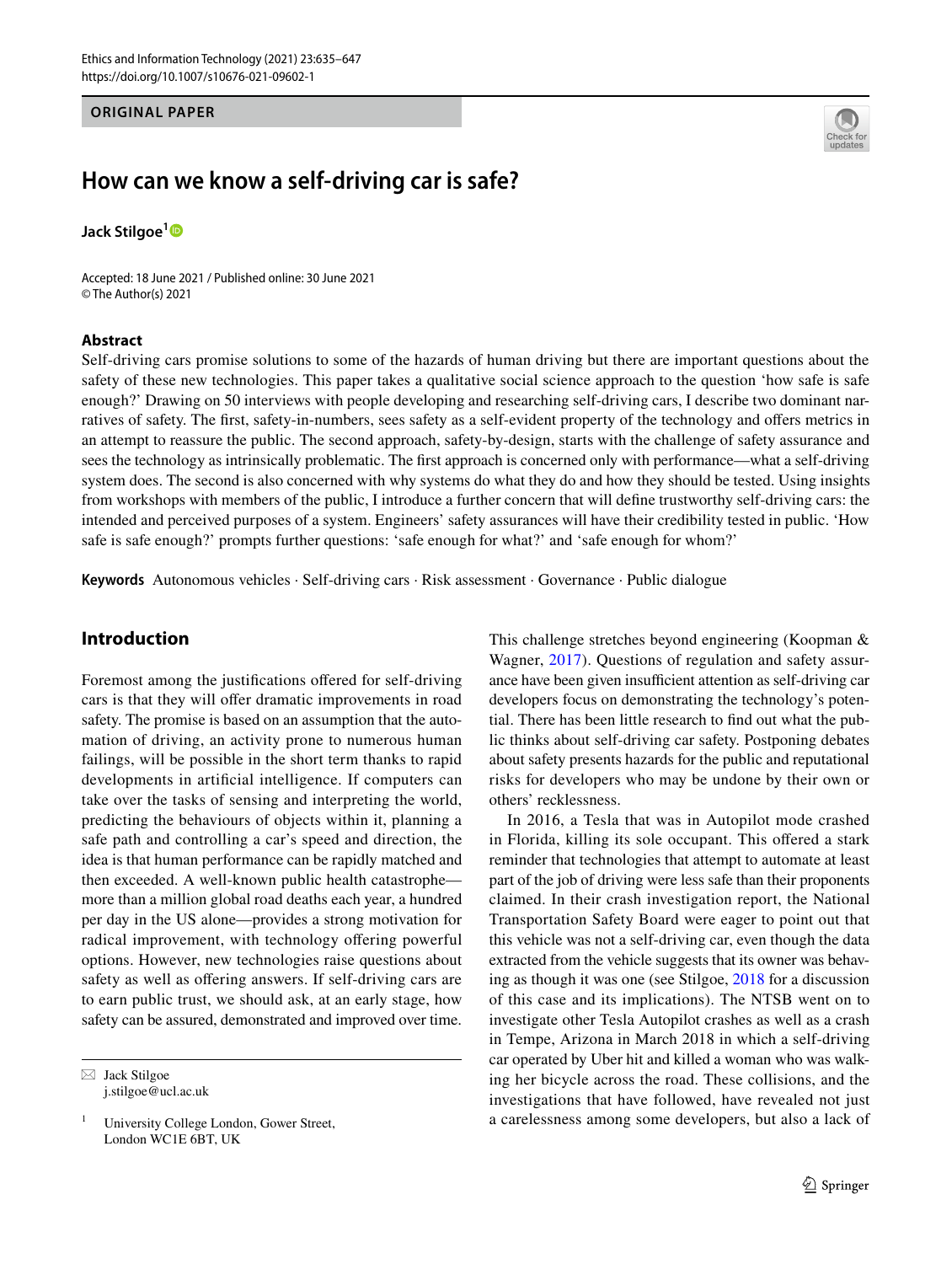consensus about how to assess risk, and an absence of clear regulation or standards to govern the testing or approval of new self-driving technologies. These incidents remind us not just of a technology's limits, but also of the faws of a mode of governance that leaves technology developers to their own devices.

The 2020 independent expert report for the European Commission on the ethics of connected and automated vehicles (CAVs) (European Commission, [2020\)](#page-11-1) recommended that the technology should reduce overall risk, be designed to prevent unsafe use and have clear standards for testing on public roads. These principles offer a strong regulatory ideal, but any approach to governance must engage with a political and economic reality. Self-driving car companies talk about a race to develop the technology. Governments' enthusiasm for innovation has seen them buy into this story, which has meant lax governance regimes.

The question of how we can know a self-driving car is safe is complicated. It depends on assumptions about how safe is safe enough, who needs to be persuaded and what constitutes a self-driving car. This paper explores these qualitative aspects of risk using qualitative data from interviews and workshops with members of the public. My team and I conducted 50 interviews with self-driving car developers, researchers and policymakers in the UK, US and Europe as part of the "Driverless Futures?" project. The interviews lasted between 30 and 90 minutes and took place between 2019 and 2021. The aim of the interviews was to go beneath public accounts of the benefts and risks of self-driving cars, the hypothesis being that the people closest to research and development would have a clearer sense of the uncertainties, complexities and contingencies of the technology (following MacKenzie, [1998](#page-11-2)) and would be able to articulate these during long interviews. Interview quotes are anonymised here using numbers. In addition, I draw on transcribed conversations from a large public dialogue exercise that took place in 2018 and 2019, commissioned by the UK Department for Transport and Sciencewise. The CAV public acceptability dialogue was the world's frst substantial attempt at deliberation designed to inform policy for CAVs. It involved 150 public participants in fve locations, over three weekends, informed by expert visitors. Participants were recruited to refect the diversity of the UK population. I was part of the team designing, facilitating and reporting on the process.<sup>[1](#page-1-0)</sup> This research reveals the diversity of understandings from people inside and outside the community of innovators. While the discussion is currently dominated by engineers,

<span id="page-1-0"></span><sup>1</sup> The full Sciencewise report is available here [https://assets.publi](https://assets.publishing.service.gov.uk/government/uploads/system/uploads/attachment_data/file/951094/cav-public-acceptability-dialogue-engagement.pdf) [shing.service.gov.uk/government/uploads/system/uploads/attac](https://assets.publishing.service.gov.uk/government/uploads/system/uploads/attachment_data/file/951094/cav-public-acceptability-dialogue-engagement.pdf) [hment\\_data/file/951094/cav-public-acceptability-dialogue-engag](https://assets.publishing.service.gov.uk/government/uploads/system/uploads/attachment_data/file/951094/cav-public-acceptability-dialogue-engagement.pdf) [ement.pdf](https://assets.publishing.service.gov.uk/government/uploads/system/uploads/attachment_data/file/951094/cav-public-acceptability-dialogue-engagement.pdf), accessed 25 March 2021.

there is a clear need to include perspectives from other stakeholders and members of the public.

### **How safe is safe enough?**

In 1969, Chauncey Starr asked how, in weighing the benefts and costs of new technologies, we might consider variations in the acceptance of diferent types of risk. His question, "How safe is safe enough?", prompted consideration of the dimensions of safety that couldn't be captured by a calculus of probabilities and outcomes (Starr, [1969\)](#page-12-1). The 1970s and 80s saw growing interest in research on risk perceptions that examined the importance of psychological biases and heuristics in explaining individuals' attitudes to risk (e.g. Slovic, [1987](#page-12-2)). Risks that were seen as new, uncontrolled, catastrophic and artifcial were found to be consistently exaggerated.

For transport, we see markedly diferent societal assessments of acceptable risk. The risks of many transport systems are by now well known, but the evolution of law, regulation, technology and culture suggests that people are much less willing to accept risks from modes of transport they regard as highly centralised and out of their control. UK train operators are willing to spend, according to one estimate, tens of millions of pounds per life saved on the rail-ways (Wolff, [2006\)](#page-12-3); meanwhile, there is chronic underinvestment in afordable and available technologies for car safety (Vinsel, [2019\)](#page-12-4), even though cars are far more dangerous.

Revealed risk preferences are observable in hindsight. However, formal risk assessment demands the calculation of outcomes and probabilities, both of which will be uncertain for new technologies. Alvin Weinberg, a Cold War physicist and nuclear energy enthusiast, described the difficulty of risk assessment for rare, catastrophic events in complex technologies, such as a nuclear accidents:

Because the probability is so small, there is no practical possibility of determining this failure rate directly - i.e., by building, let us say, 1000 reactors, operating them for 10,000 years and tabulating their operating histories. (Weinberg, [1972,](#page-12-5) p.211).

Social scientists (Stirling, [2007](#page-12-6)) (Funtowicz & Ravetz, [1993\)](#page-11-3) have analysed the limits of conventional modes of science and policymaking in conditions of uncertainty or ignorance and the tendency to treat incalculable uncertainties as controllable risks. To use Hansson's [\(2009\)](#page-11-4) analogy, the tools of risk assessment trick us into believing we are in an environment like a casino, where risks are known, when we are actually surrounded by a thick jungle of unknown and possibly unknowable hazards. The development of new technologies, from this view, is a form of experiment whose variables and metrics cannot be well-defned in advance (Krohn & Weyer, [1994](#page-11-5)) (van de Poel, [2016](#page-12-7)).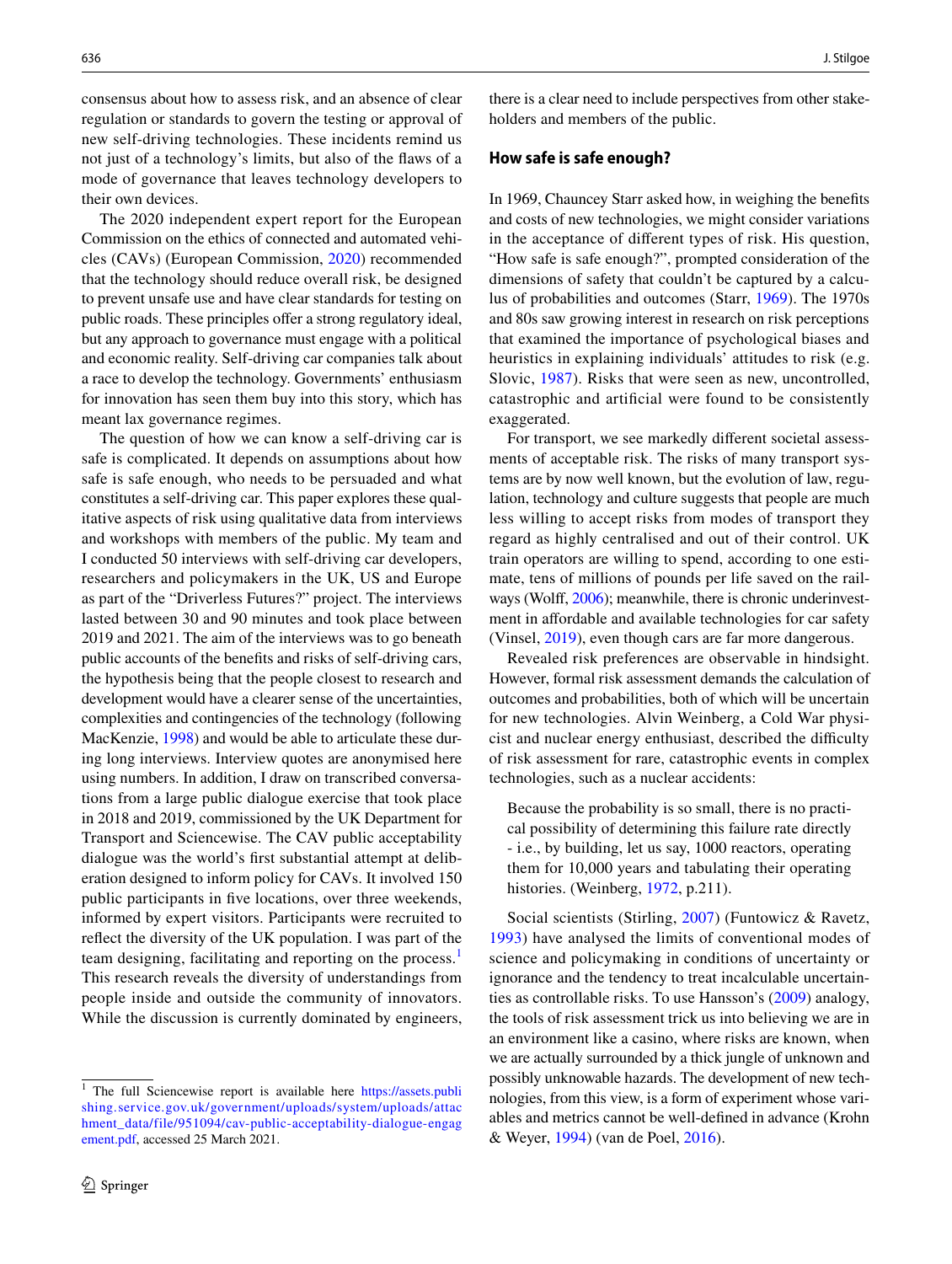Starr's challenge and subsequent research into risk perception are limited by a one-dimensional view of risk. An alternative research agenda that symmetrically problematises new technologies as well as public responses to them has seen risk as multidimensional. The politics of new technologies mean that questions of risk may be unavoidably bound up in questions of equity or freedom. The assessment of risk, even though it is often discussed as a value-neutral activity, is political and ethical as well as scientifc (Rayner & Cantor, [1987](#page-12-8)) (Irwin, [1985\)](#page-11-6).

The language of technology governance tends to presume a separation and a sequencing between scientifc risk assessment and risk management. Risk assessment is assumed to be scientifc and risk management is where questions of trust, acceptability, uncertainty and politics come in. The public, it is assumed, only have an interest in the management of risks. The rise of research on risk perception has hardened rather than blurred this boundary. Engineers' appreciation for public views on risk cemented the view that theirs was the correct assessment, and that it was the divergences from this that needed social science explanation. If we pay attention to the framing assumptions of risk assessment, we can however see the limits of such a model both empirically and politically (Stirling, [2007](#page-12-6)). The assumptions behind risk assessment are revealed to be brittle when tested in terms of public credibility.

In the face of social and technological uncertainties, different groups will seek to draw parallels and precedents that either problematise or downplay novelty. Proponents of genetically modifed crops, for example, sought to argue that the technology was 'substantially equivalent' to its conventionally bred counterparts, while advocates for precautionary regulation highlighted novelties and uncertainties (Millstone et al., [1999\)](#page-11-7). A successful innovator must fnely balance claims of novel benefts with reassurance that their technologies do not require radical regulatory attention (Rayner, [2004](#page-12-9)).

# **Performance, assurance and reassurance**

As sociotechnical systems have become more complex, more dependent on digital and automated technologies and more privatised (Leveson, [2004\)](#page-11-8), regulators have sought to make their rules less prescriptive and more 'performance-based' (Gann et al., [1998](#page-11-9)). The idea is to give innovators an end goal rather than tell them how to get there. The hope is that this approach encourages innovation and allows for more focussed regulation. The model presumes, frst, that we are clear on how to judge performance and, second, that the public has no interest in what is going on behind the scenes. It represents a way of knowing as well as a way of governing: a presumption that innovators know best and will be able to account for the public interest. According to one study

of the recent crashes of Boeing 737 Max aeroplanes, if a performance-based approach is going to encourage safety, it should resist simple metrics and have independent veri-fication (Sgobba, [2019\)](#page-12-10). Without external scrutiny, performance-based approaches look less like genuine safety assurance and more like naïve attempts at public reassurance.

Unlike some technologies, developed in a laboratory before being released into the world, self-driving cars are being developed in public. Their developers have therefore been compelled to build public stories of their safety that they hope will be sufficient to secure a social license to operate on public roads. When the technology was brand new, these stories refected a 'technological sublime' (Nye, [1996](#page-12-11)). As the technology has become entangled in real-world complexity, the stories have been modulated in response to others' questions and concerns (Tennant and Stilgoe, in press). The stories provide frst drafts for risk assessment that could become hugely consequential. From my interviews and publicly available sources, I have extracted two competing narratives. The frst, safety-in-numbers, starts by presuming self-driving cars are a solution to a perennial safety problem and looks for metrics to show progress. The second, safetyby-design, starts with the question of safety assurance and problematises self-driving innovation.

#### **Safety in numbers**

In April 2020, during a conference presentation on 'AI for full self-driving' Tesla's senior director of artifcial intelligence announced that the company's cars had driven 3 billion miles on Autopilot. Autopilot is a limited automated system, but the number is meant to reinforce the impression that a self-driving Tesla is just around the corner. The claim is twofold: frst, that Tesla are harvesting more data than their competitors and, second, that their system has a track record of safety.

The safety-in-numbers narrative starts with a simple calculation: we know the risks of human driving; self-driving aims to eradicate that risk; therefore, as long as the technology works and there are numbers to show it works, there will be safety improvements. The stated justifcation for developing self-driving systems is to solve a problem of safety; the system's adequate performance is therefore a demonstration of safety. This approach ignores the question of who needs to be convinced; the developers' own assessment of performance is the relevant criterion. It's an approach that has defned self-driving car development since Google frst funded its self-driving car project in 2009. Google's engineers were given a target: if they were able to clock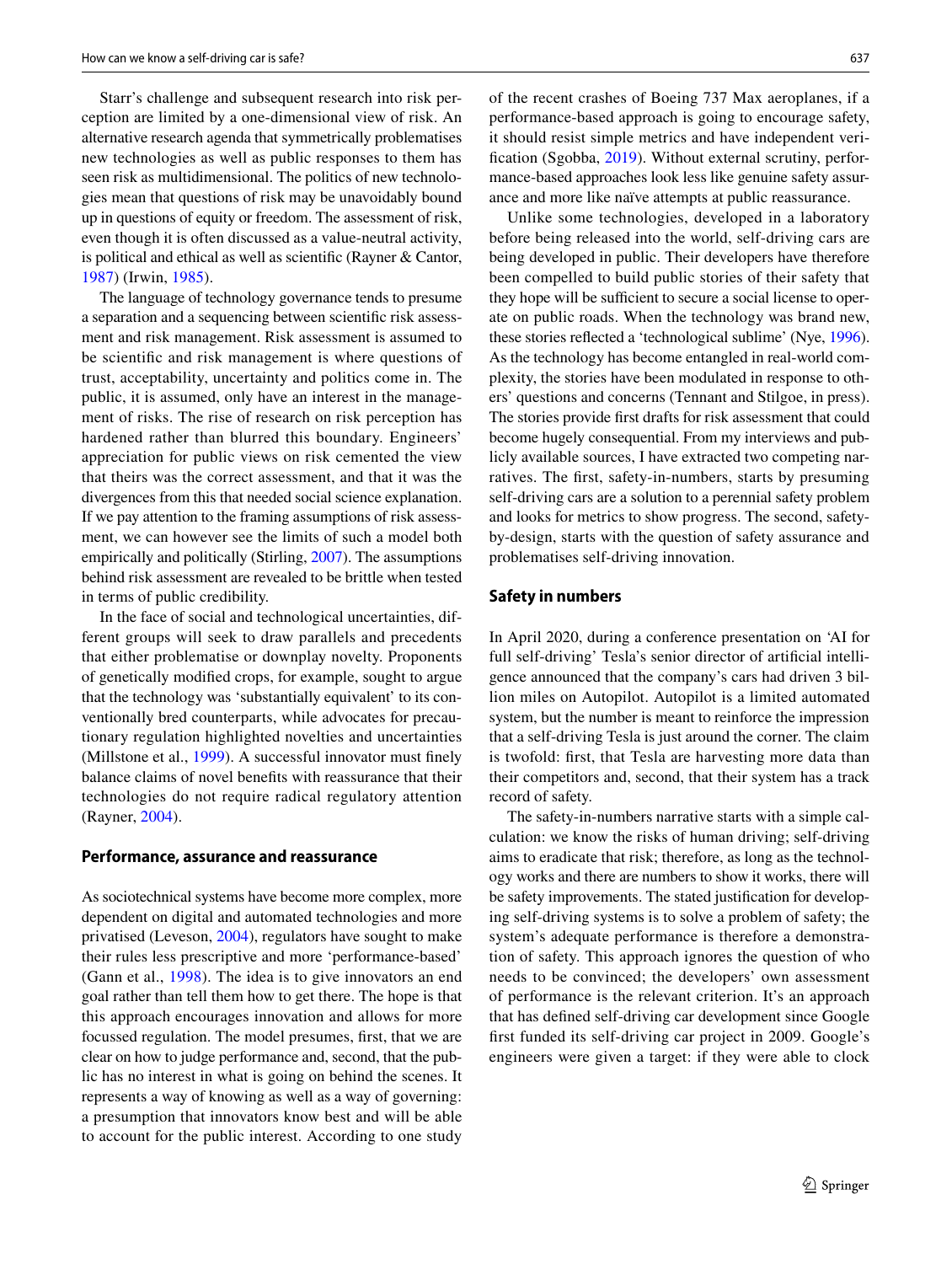up 101,000 self-driving miles hiding in plain sight on California's roads, they would receive large fnancial bonuses. By the time these secret tests were publicised, they were almost complete. The New Yorker later revealed that the company's self-driving cars had been involved in multiple incidents during this time, but there were no laws compelling the company to report them. The response from the company, which had by then been spun out from Google and renamed Waymo, to the New Yorker revelations is telling:

The Google self-driving car project was founded with a mission to improve road safety, and that's the standard we hold ourselves to in everything we do. Over the past near-decade, we've carefully developed a comprehensive testing program that includes more than 10 million miles on public roads.<sup>[2](#page-3-0)</sup>

Waymo's claim rests on a statistic of number of miles driven without a death or serious injury. This superficial metrics demands further analysis. A series of reports from RAND (Kalra and Paddock, [2016](#page-11-10)) (Kalra & Groves, [2017\)](#page-11-11) (Fraade-Blanar et al*.*, [2018](#page-11-12)) (Blumenthal et al*.*, [2020\)](#page-11-13) have taken on the question of measuring safety. The frst concludes that, if self-driving cars are to demonstrate improved average safety over human driving, they would have to rack up 275 million miles without a mistake. Their conclusion is that "developers of this technology and third-party testers cannot drive their way to safety" (Kalra and Paddock, [2016,](#page-11-10) p. 3). However, the assumption behind the RAND reports is that average improvements in safety still justify the rapid deployment of self-driving cars (Kalra & Groves, [2017](#page-11-11)). In the search for measures that might be both useful and publicly persuasive, RAND popularised a distinction between leading and lagging metrics in a report that was commissioned by Uber (Fraade-Blanar et al*.*, [2018\)](#page-11-12). The argument is that lagging metrics of outcomes might be easy to measure, but leading metrics, including the number and type of minor transgressions a self-driving car makes, might allow for the prediction of performance. Judging self-driving performance by number of fatalities per million miles driven might be possible after substantial experience of the technology, but this information is useless in regulatory terms and a poor indicator of performance. Humans move on from the embarrassing everyday near misses that characterise our imperfect driving. Self-driving cars and their regulators can and should learn from the crashes that don't quite happen as well as those that  $\text{do}^3$  $\text{do}^3$ 

From the safety-in-numbers viewpoint, the technology's safety benefts are jeopardised by irrational public risk perceptions that mean we underestimate the safety of modes of transport that we presume to control, such as driving, while overestimating the risks of systems that are out of our control and seem uncanny, such as fying. Some early research (Liu et al., [2019\)](#page-11-14) suggests that a sizeable proportion of the public wants self-driving cars to be at least a hundred times safer than conventional cars.

Interviews with self-driving technology developers and researchers provide an opportunity to get beneath the superficial story of safety and probe some of the claims being made. The public narrative of how self-driving cars 'work' hides a broad range of views even among those trying to get the technology to 'work'. Companies are adopting diverse strategies, with some emphasising safety and responsibility while others, particularly smaller start-ups, fnd it hard to divert core engineering resources to address safety assurance. The most optimistic enthusiasts for self-driving see self-evident safety benefts, meaning that public persuasion becomes just an extension of engineering. One of my interviewees, a leading artifcial intelligence researcher, argued that the statistics would inevitably force the hands of regulators:

At some point in the near future, it's hard to predict when... you will have [self-driving] cars that are maybe, on average, ten times safer than humans. It will be three times, then fve times, then ten times safer. It's a matter of statistics… I'm not sure whether the factor of ten is sufficient, maybe you need a factor of 100, but at some point they're going to be mandatory. (Interview 1)

Some interviewees entertained a consequentialist argument that there might be short term hazards from a technology under development, but the long-term safety benefts would justify the means. Other researchers engaged with the reality of public risk perceptions. One concluded that, even if average safety improvements were unarguable, "That's a hard one to deal with when it's your child that got run over by the vehicle" (2). The recognition here is that the technology would change the qualitative as well as the quantitative aspects of safety, making questions of responsibility inescapable. Other interviewees referred to "algorithm aversion" (3), a hypothesis that members of the public might exaggerate the hazards of automated systems.[4](#page-3-2)

<span id="page-3-0"></span><sup>&</sup>lt;sup>2</sup> 'A Google self-driving car reportedly caused a crash in 2011 after a former engineer changed its code to drive where it wasn't supposed to', Sean Wolfe, Business Insider Oct 20, 2018 [https://www.busin](https://www.businessinsider.com/anthony-levandowski-google-self-driving-car-crash-2018-10?r=US&IR=T) [essinsider.com/anthony-levandowski-google-self-driving-car-crash-](https://www.businessinsider.com/anthony-levandowski-google-self-driving-car-crash-2018-10?r=US&IR=T)[2018-10?r=US&IR=T](https://www.businessinsider.com/anthony-levandowski-google-self-driving-car-crash-2018-10?r=US&IR=T).

<span id="page-3-1"></span><sup>&</sup>lt;sup>3</sup> Others have pointed out the limits of KSI (killed or seriously injured) statistics in determining safety (Ryerson et al*.*, [2021](#page-12-12)).

<span id="page-3-2"></span><sup>4</sup> One psychology paper (Sharif, Bonnefon and Rahwan, [2017](#page-12-13)) recommends that innovators and regulators should manage "public overreaction with 'fear placebos' and information about actual risk levels." This paper shares the view of some of our interviewees that public perceptions represent "psychological roadblocks" to inevitable adoption.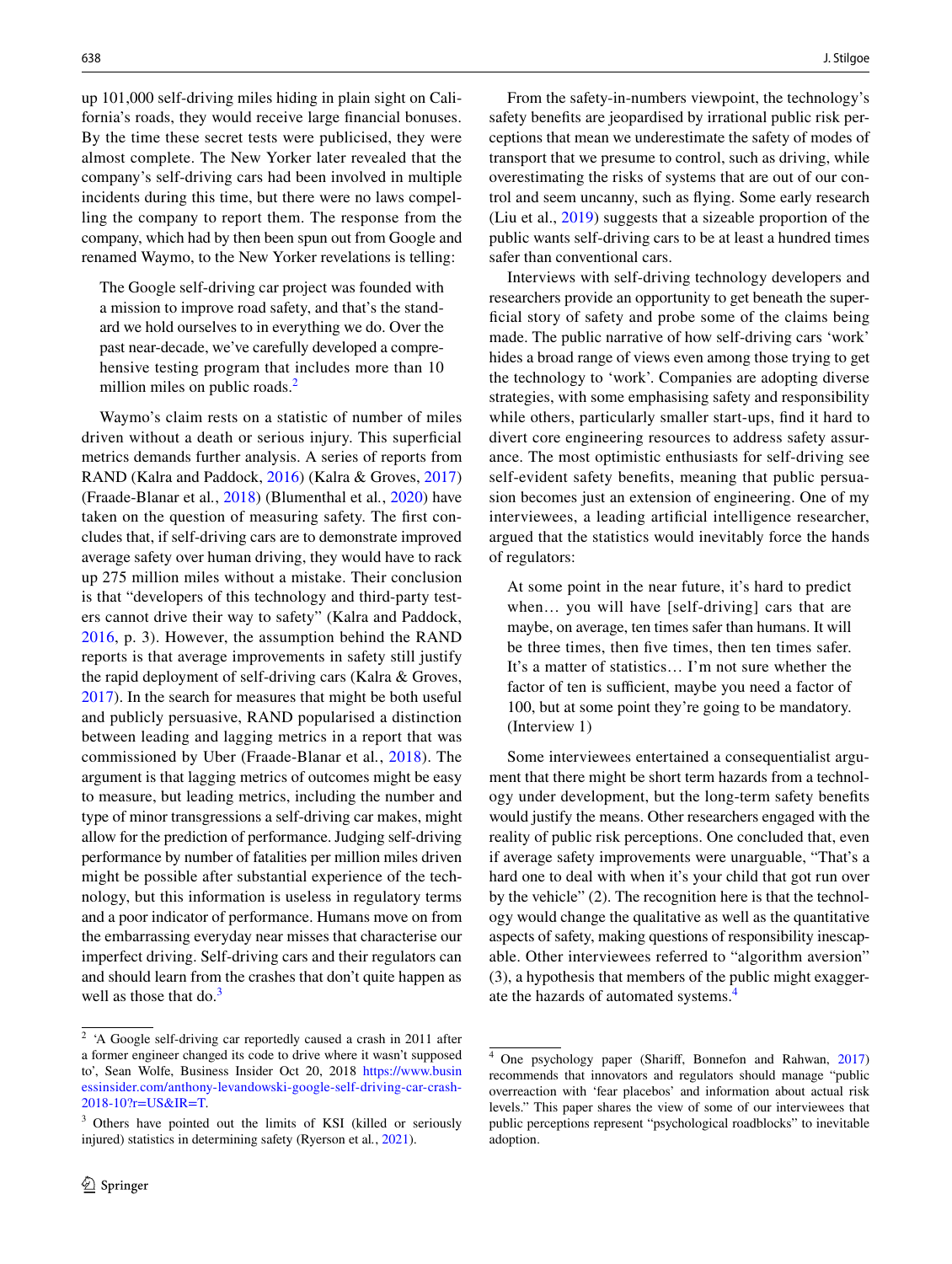While constructing numbers that they hope will offer reassurance, self-driving companies have sought to normalise the technology with public displays of fawless driving. YouTube is replete with companies' demonstrations of the technology working, but these videos only report on success, ofering little assurance on the technology's limits. Even though self-driving car developers, as one interviewee put it, "need to be out on the road… racking up the miles" (4), they know that this costs money and that not all miles are equal. One interviewee from a large car company criticised self-driving car start-ups who

drive for millions of miles to prove a point… it's endless… We have to let go of that. Three or four years ago that used to be the criterion: How many miles have you driven? That's not the issue any more… if I'm driving a hundred miles between one intersection and another one – a straight, simple road – the fact that I drove a hundred miles is insignifcant. (5).

Another researcher argued "You could drive up and down the Nevada desert. A hundred million miles. It doesn't help me if I'm going to use it in London" (6). When Google's engineers were given their target, the company recognised the variability of driving: 100,000 miles could be ticked of on North California's easy roads, but there were also 10 predefned routes on more challenging terrain, including Lombard Street, known as "the crookedest street in the world".

While engineers recognise the qualitative variation, the pure numbers remain seductive. Waymo continues to announce milestones of incident-free distance. Another company's CEO has argued that progress could be measured out by increases in the number of "miles per disengagement" (a disengagement is a moment of system failure). $5$  One interviewee, an investor in self-driving companies, ran with this idea of a "Moore's law for self-driving vehicles", starting with the rough calculation that human driving in the US produces a fatal crash every hundred million miles:

How long will it take to get to one disengagement every hundred million miles?... 15, 16 years, something like that… We're not going to tolerate machines killing people at the rate of 40,000 a year in the United States. So they've got to be maybe an order of magnitude more safe. Add another order of magnitude to that? That's sort of the timeline. (7)

One British self-driving company, seeking to emphasise its responsible approach to safety assurance, has taken issue with the "disengagement myth":

It's now clear to everyone that simply measuring progress as improvements in miles between disengagements hides many failures that might not bubble up to the level of disengagement, whilst at the same time enforcing an extremely slow development cycle. That's not to mention the need to physically drive hundreds of millions of miles to be statistically confident.<sup>[6](#page-4-1)</sup>

The continued presence of simple statistics in the public debate even while engineers agree that they are fawed is an echo of self-driving's origin myth. The technology's feasibility, according to this story, is enabled by recent and rapid advances in artifcial intelligence. The technology therefore takes its inspiration not from other mobility technologies, but from technologies like machine translation, which requires little linguistic expertise, relying instead on what the researchers behind Google Translate called "the Unreasonable Efectiveness of Data" (Halevy et al., [2009](#page-11-15)). Machine learning, at its root, is statistical. The hope is that, with enough data, performance can become superhuman even if the way machine learning works is utterly unlike human learning and is usually opaque (Burrell, [2016](#page-11-16)).

The approach to self-driving that prioritises data for machine learning is sometimes called "brute force", but the question of safety has proven hard to force. Some interviewees talked about getting the technology to work safely in terms of percentages:

I think we're doing a pretty good job with technology. It is really close to actually working. it's always tough to get the last one or 2% out of these things, it's easy to do 80%... 20 is hard. The last 2 is really hard. The last 0.2 is really, really hard. (8)

An interviewee who once ran a self-driving start-up concluded that "scaling safety is going to be so hard and take so long" (9). As discussed below, an alliance between probabilistic machine learning and probabilistic risk assessment will also struggle to achieve public credibility.

Self-driving car developers, some of whom have switched over a decade from regarding the technology as impossible to seeing it as inevitable, now fnd themselves asymptoting towards an ideal of safety that may always be out of reach. More data and more miles produce better systems, but they also reveal more 'edge cases'—circumstances that the model cannot account for. Engineers recount the unusual

<span id="page-4-0"></span><sup>5</sup> 'The Moore's Law for Self-Driving Vehicles', Edwin Olson, Feb 27, 2019 [https://medium.com/may-mobility/the-moores-law-for-self](https://medium.com/may-mobility/the-moores-law-for-self-driving-vehicles-b78b8861e184)[driving-vehicles-b78b8861e184,](https://medium.com/may-mobility/the-moores-law-for-self-driving-vehicles-b78b8861e184) accessed 1 March 2021.

<span id="page-4-1"></span><sup>6</sup> 'Laying Out the Challenges in AI Safety', Five AI, Jun 4 2020 [https://medium.com/fiveai/laying-out-the-challenges-in-ai-safety-](https://medium.com/fiveai/laying-out-the-challenges-in-ai-safety-9f51f91107ea)[9f51f91107ea](https://medium.com/fiveai/laying-out-the-challenges-in-ai-safety-9f51f91107ea).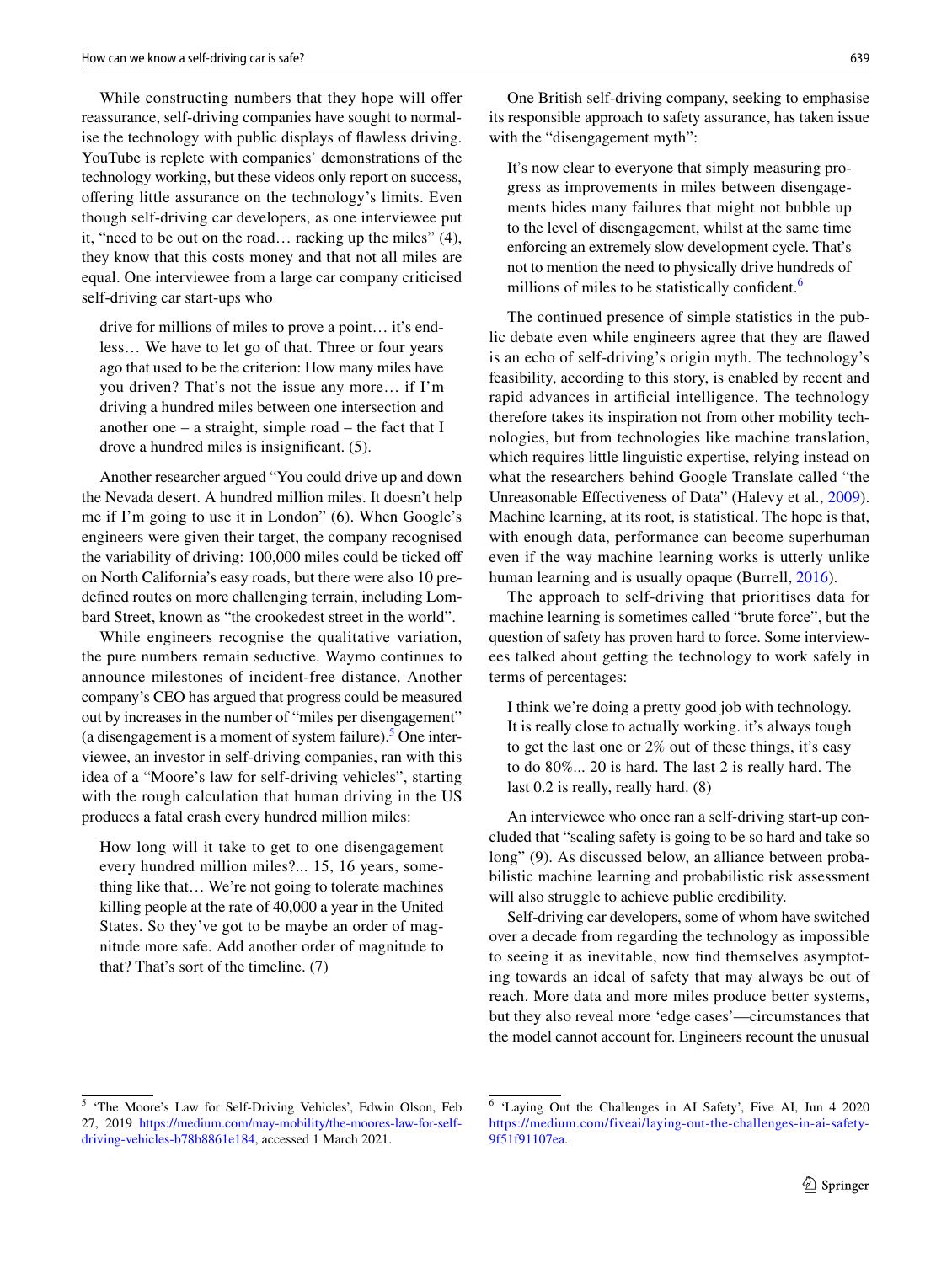things—balloons, ducks, wheelchairs, kangaroos—that their sensors have seen but which their software has struggled to make sense of. The sheer complexity of their challenge can lead to frustration. Interviewees often expressed disdain for unruly pedestrians or poorly maintained roads. Predicting the movements of pedestrians is impossible with certainty, but pedestrians are unavoidable. And yet, obviously, they must be avoided. Developers' usual answer to this challenge is that it will be met with more data from which the system can learn.

As they confront the challenge of safety, some admit the impossibility of perfection. (One interviewee said, "I hate perfection, because I know I can't attain it" (8)). But all developers will remain troubled by the normal abnormalities that exist in a world designed by and for humans, whose autonomy and mobility in the environments that self-driving cars seek to occupy is, for now, relatively unconstrained. As one safety engineer explained, complex systems are impossible to describe with one probabilistic risk assessment:

If you don't understand the design of this system, how do you know that number's right?… We're trying to solve problems that are actually impossible. We throw numbers at them, we almost make them up, but they don't apply to that design. (10)

This engineer points to a gap between the numbers that are available and the numbers that regulators might need to assess a system. The data that are of interest to developers as they seek to get their technology to work may not be relevant for safety assurance. Others may have a very diferent sense of what it means for the technology to 'work'.

The safety-in-numbers narrative is superficially impressive, especially when weighed against the known risks of driving and as long as self-driving cars aren't implicated in high-profile crashes. It fits a prevailing regulatory assumption that what a system does is more important than why it does it, and that we should trust innovators to show us what they can do. The limitations of the narrative become more apparent when, rather than taking safety as self-evident, we start with the challenge of designing safe systems.

#### **Safety by design**

While most self-driving car developers focus on improvements in AI and demonstrating safety through performance, there are engineers emphasising safety-by-design who are more likely to have had experience with hardware, requirements engineering and safety assurance of other complex systems. Looking at a prototype self-driving car, they see a potentially lethal safety–critical system; a heavy robot travelling at speed in an uncertain, uncontrolled environment. From this standpoint, the challenge of safety assurance looks daunting. This group draws attention to issues that they see as important but neglected in the simplistic safetyin-numbers story. These issues, discussed below, include human–machine interaction, system safety, redundancies, interpretability and simulations.

The self-driving ideal removes the human from responsibility, if not always from the driving seat, but engineers with experience of humans in-the-loop know that people can never be completely automated out of sociotechnical systems (Bainbridge, [1983;](#page-11-17) Mindell, [2015](#page-12-14)). Safety engineers now have decades of experience with aeroplane autopilots and other systems involving human–machine interaction (Cummings & Thornburg, [2011](#page-11-18)). They have warned about the risks of 'mode confusion', 'skill detriment' and handovers between human and machine responsibility, issues that selfdriving car developers are now coming to terms with, sometimes in reckless ways (Stilgoe, [2018\)](#page-12-0). Some regard such issues as temporary, worthy of attention while prototype systems are being developed, overseen by safety drivers who are expected to take control in the event of a technological failure. But other engineers have called for users to be a permanent part of a new approach to 'informed safety' (Khastgir, [2018](#page-11-19)). As Lisanne Bainbridge argued almost 40 years ago, "there will always be substantial human interaction and involvement with automated systems" (Bainbridge, [1983](#page-11-17)). Even if the humans in control of a vehicle are completely reliable, interactions with humans outside the vehicle multiply the complexity, and cannot be easily engineered away. One software engineer interviewee said, "in the context of self-driving cars, something that we don't yet know how to do is handle the humans in-the-loop and interaction with human-driven cars" (11). These interactions, which, for a human, defne driving, must be reinterpreted by engineers to become amenable to a technological fx.

The assessment of a vehicle's risk necessarily involves more that the vehicle itself. The vehicle's context, in engineering terms, is sometimes called an 'operational design domain' (ODD). The ODD represents the conditions in which a self-driving car can reliably operate, and may include material features like road types, weather, other road users and infrastructure as well as digital systems like highdefnition maps (which need to be constantly updated as the environment changes) and communication between vehicles and the outside world. Many of these bits will be outside the control of a self-driving car company. One interviewee discussed the necessity of

narrowing the ODD… The idea that you'll be able to fip a switch in a Tesla and it'll drive you anywhere there's a road is in my mind fantasy… If you can restrict an ODD… you can characterize the types of interactions that the vehicle is more likely to encounter. You're narrowing this whole available pool of scenarios to something smaller. (3)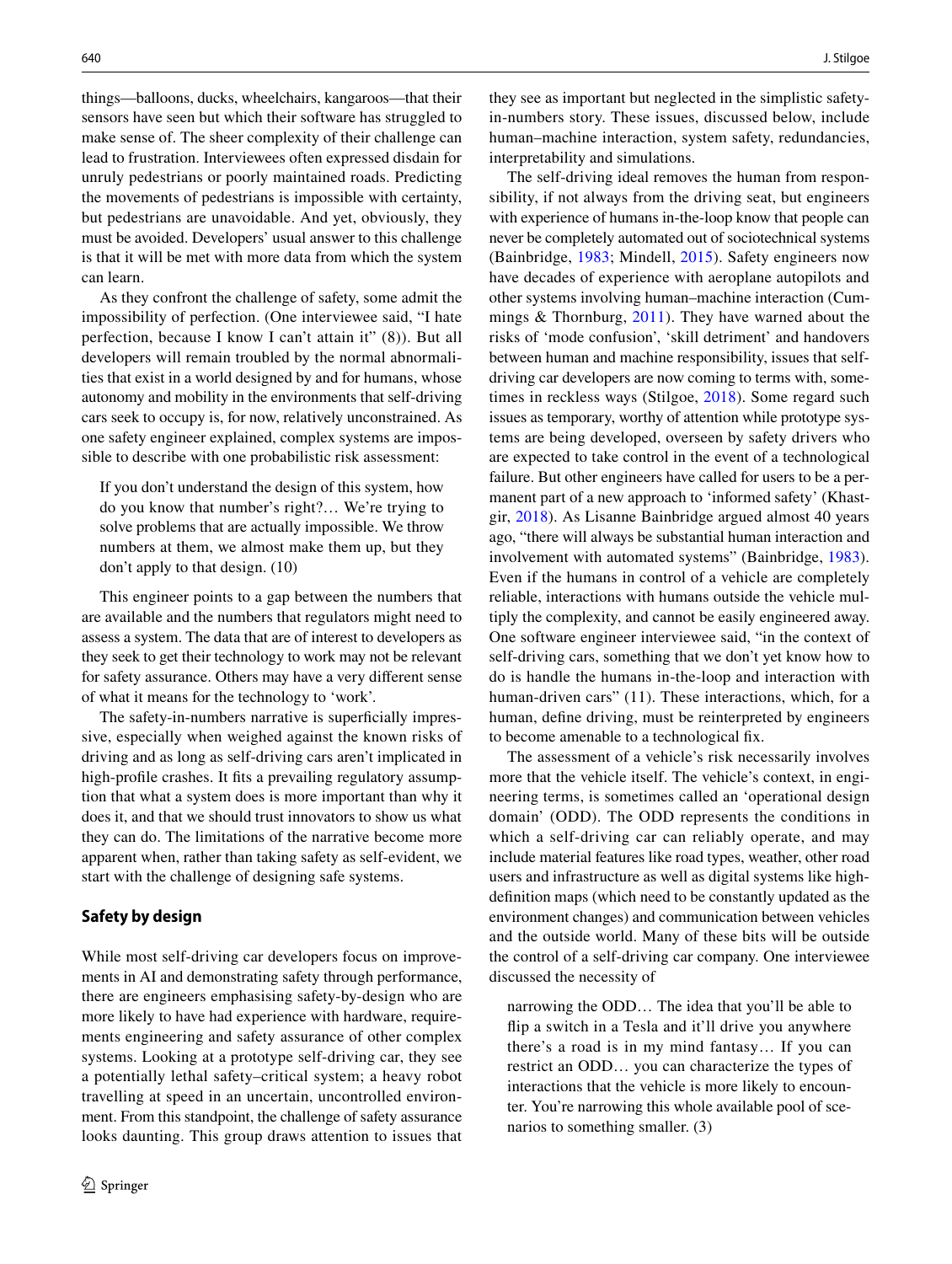In practical terms, this might mean 'geofencing' a vehicle to prevent it from straying into spaces that are too unpredictable, or it might mean changing the outside world to make a particular domain operational by, for example, restricting the movements of other road users or upgrading infrastructure. One engineer, discussing so-called 'smart infrastructure' that would be able to communicate directly with a vehicle, concluded "there are some things where it's so difficult to be able to assure safety without the infrastructure helping" (12). Another said there would be a "need to instrument the environment, for example, for self-driving cars, so that they can read traffic signs maybe automatically" (11). An interviewee from a company trialling the technology wondered, "are we going to have to tell people not to walk out in front of cars? I think we might" (13). Even setting aside the political ramifcations of reshaping the outside world to suit a new technology, one can see the complexity of a safety-frst view that sees risk as a product of complex systems rather than individual machines.

For a safety engineer, the challenge might seem intractable. Innovators' emphasis on getting their technology to work obscures consideration of what to do when it doesn't. Some interviewees defended their technologies by pointing to redundancies and fail-safes. One self-driving car developer claimed that their company maps the environment because "we want to know in advance to expect traffic lights to be in a certain position. That's what gives us the redundancy in our solution. That's what makes us confdent that we're not missing things." (14) But a safety engineer wondered "when the RSU ['roadside unit', for communication between vehicles and infrastructure] fails, what's my back up?". This interviewee said there was a need to "build in redundancy and diversity" (12).

Some engineers were particularly troubled by a dependence on AI systems that they regard as opaque and brittle. Asked about the challenge of understanding why a machine learning system does what it does, one engineer responded,

Companies out there who sell GPUs… [graphics processing units—a type of chip used for training neural networks] claim that you can do everything inside the car. They will never build a car. They will never take the responsibility of cars driving automatically outside in the world… end-to-end learning? Having a neural network which takes in camera data, Lidar data, radar data and then operates the brake and the steering wheel? That's a nice showcase… but it will never happen on public roads… a system which we bring to the road always needs to be 100% deterministic... if you say, 'Well, I don't know what happened, there's a deep neural network', that won't work… it needs to be completely deterministic. (15)

The end-to-end learning referred to by this interviewee is an AI approach in which one model—a neural network—learns how to turn inputs such as the images from a camera into outputs such as turning the steering wheel. This interviewee worried that such systems were usually black boxes, and "engineering is pure responsibility", which meant the need for "somebody inside the company who signs off the system and is personally responsible." This person would not be able to "sign off a deep neural network" (15) whose decisions were uninterpretable and non-deterministic. One AI specialist in a self-driving startup ofered a counter-argument:

Vaccines are not deterministic. You don't understand them. There is no transparency. There is no determinism. You use it based on the statistical guarantee that they give more value than damage, so I don't think it's a good argument against machine learning. (16)

Another machine learning advocate compared the interpretability challenge with a massive software package like Microsoft Windows:

Millions and millions of lines of code are in that software package. Is that really explainable?... You can't understand really why certain decisions will be made. It's the same with neural networks… We should really look at the tests that are used to assess the software, not making sure it's human readable. (17)

This interviewee did however see the value of explainable AI as a PR tool:

Every accident that an AV [autonomous vehicle] is going to be involved in, there's going to be press articles about it. Anything we can use to debunk any incorrect information I think would be very beneficial. (17)

The indeterminacy of both the worlds in which self-driving cars operate and the software that drives their decisionmaking persuades some engineers of the need for a fundamental rethink of the approach to self-driving that seeks a like-for-like replacement between a human driver and a computer:

We shouldn't be replicating a human, who has such a lousy ability to perceive time and space and speed… We can actually defne how the vehicle should respond so it will be safe. I don't want to mimic a human's faulty decision making. I can do it safer than it's done today. By this, we can save lives. (5)

This interviewee's design view encompasses the whole system—roads, other road users and more—rather than just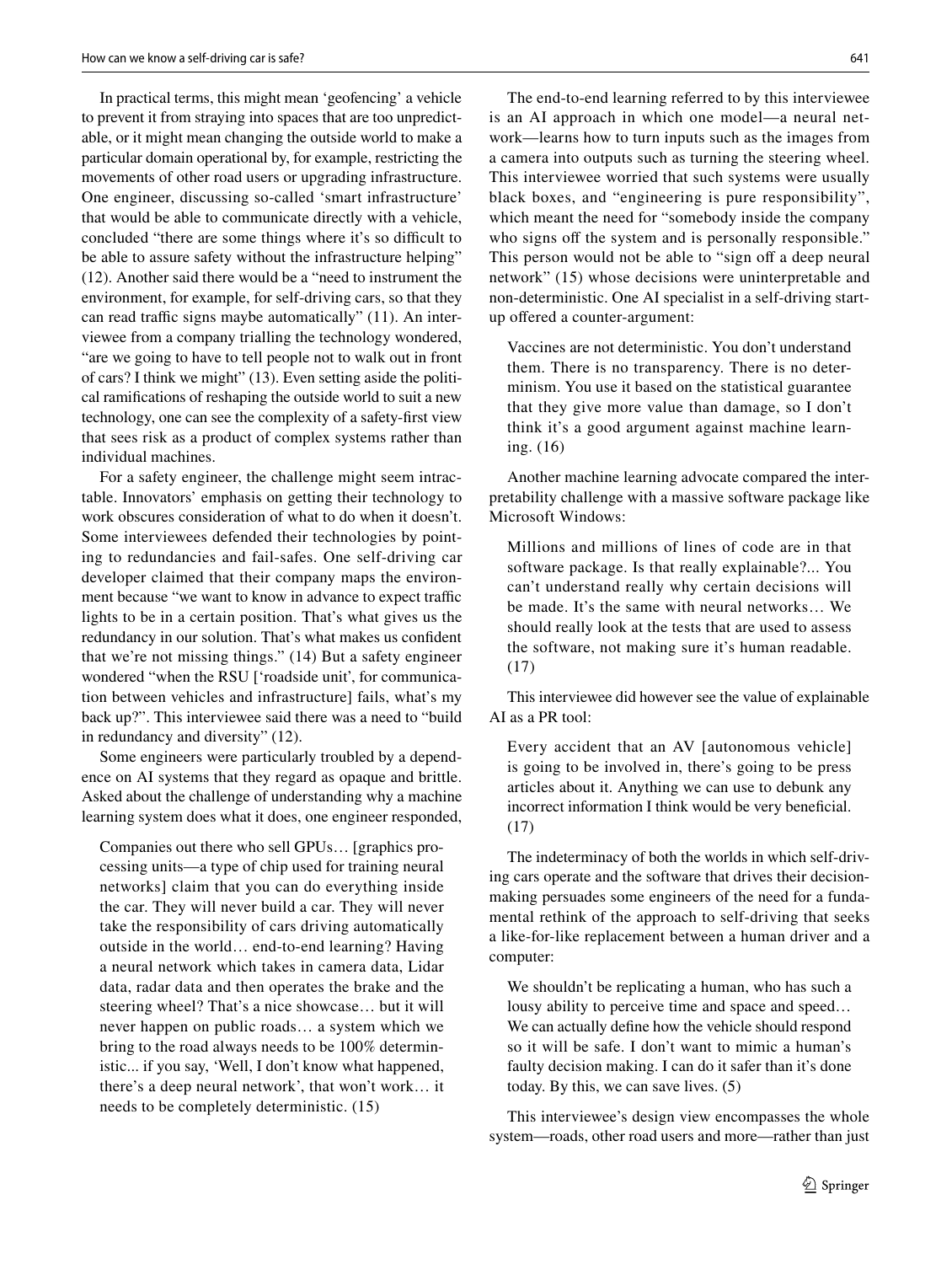a vehicle (cf Blyth, [2016](#page-11-20)). Others agreed that the safety challenge could only be met by rethinking whole systems. Interviewees involved in self-driving start-ups were more likely to argue that if new technologies were unable to meet established standards of safety assurance, those standards would need updating. Some companies have proposed rules that they hope will guarantee safe driving while reassuring a sceptical public.<sup>[7](#page-7-0)</sup> These rules are egocentric; they are about protecting the vehicle and, crucially, protecting its makers from blame, rather than designing for collective safety. However, as with other self-driving innovations, these rules still require real-world testing.

Human drivers must, in most jurisdictions, pass a driving test that certifes a certain level of aptitude, the assumption being that skills will be transferable across diferent driving conditions. In addition, their vehicles need to be certifed as roadworthy. A self-driving test would blend elements of both tests, and would be confronted with some of the challenges discussed above: How could we test for a potentially infnite variety of edge cases? Would a self-driving car's capabilities be as adaptable as a human's? How could we avoid technology developers 'teaching to the test'? Would a licence be localised or portable to other ODDs? Would certifcation still count after a software upgrade? A self-driving test could, like its commonplace counterpart, combine a set of scenarios.<sup>[8](#page-7-1)</sup> These could be examined at a test track, on public roads or in computer simulation. Some developers would see such tests as straightforward extensions of what they are doing anyway to verify their driving algorithms. Simulation has quickly become a vital tool for risk averse engineers. (One developer argued, rather dramatically, "we should be killing hundreds of millions of kids in simulation" (18)). But a test might only postpone the question of assurance. A safety engineer wondered:

You've closed the world to build the simulation… When you go from the simulation to the real world, do any of the things that you've left out in building the simulation really matter? (12)

One developer argued that this meant a need to understand the internal processes of a vehicle's decisionmaking rather than just its performance:

There is no world in which, as we develop this technology, we can actually test all of the possible permutations of things, so we have to understand at some logical level how it's understanding, interpreting the environment and making decisions so that we know that the methods that we are using to test it have appropriate coverage (19)

An AI researcher speculated on what a test for AI driving the real world would look like:

Maybe you could have a simulated test… a billion miles in simulation? If it has fewer than ten accidents, you say 'you're good to go'. And it could be a completely uninterpretable one, as long as we have confdence in the test, which we don't yet, but maybe we could someday. Yeah, maybe that'd be fne. (20)

But one developer took issue with "people trying to introduce digital driving tests and rules about having to test autonomy in somebody else's simulator" before the technology 'works': "test companies and test facilities, test processes, they're talking about validation, certifcation, verifcation, digital driving tests, digital MOTs. We don't have anything for them to test yet" (14).

As self-driving car excitement, investment, testing and development have expanded, the initially straightforward narrative of safety has been troubled by the perspectives of others, some of whom have become enrolled in the technology and some who are watching from the sidelines. It is unclear whether these perspectives can constructively mesh or whether they are incompatible.

## **Safety frst; safety last**

In discussions surrounding standards, tests and possible regulations, there is a clash of cultures. For one group, safety is a self-evident property of the technology. The challenge is therefore one of public reassurance. For the other, safety is a vital design criterion, supported by extensive domain expertise. The former would be sceptical of the latter, suspecting they are conservatively defending their own incumbency. The latter group's response would be that the upstarts are creating real and reputational risks through irresponsibility. One safety engineer was critical of "start-ups who don't have to lose anything. They only have to win venture capital" (15) and a former self-driving CEO argued.

Very few Silicon Valley companies have ever had to ship a safety critical thing… Google seem to think that if they code a program well enough, no one will ever die. That's just not how the world works. That's not how you build a safety protocol system… The lack of maturity about that has really hurt the industry overall. (9)

One interviewee criticised "a lax attitude… within the industry to safety" (11). Others were more diplomatic:

<span id="page-7-0"></span>Examples include Intel/Mobileye's Responsibility Sensitive Safety, Aptiv's Rulebooks and Nvidia's Safety Force Field.

<span id="page-7-1"></span><sup>8</sup> The German government's PEGASUS project is, at the time of writing, working to develop a set of scenarios for verifcation and validation [https://www.pegasusprojekt.de/fles/tmpl/Pegasus-Abschlussv](https://www.pegasusprojekt.de/files/tmpl/Pegasus-Abschlussveranstaltung/PEGASUS-Gesamtmethode.pdf) [eranstaltung/PEGASUS-Gesamtmethode.pdf](https://www.pegasusprojekt.de/files/tmpl/Pegasus-Abschlussveranstaltung/PEGASUS-Gesamtmethode.pdf) (Weber et al., [2019](#page-12-5)).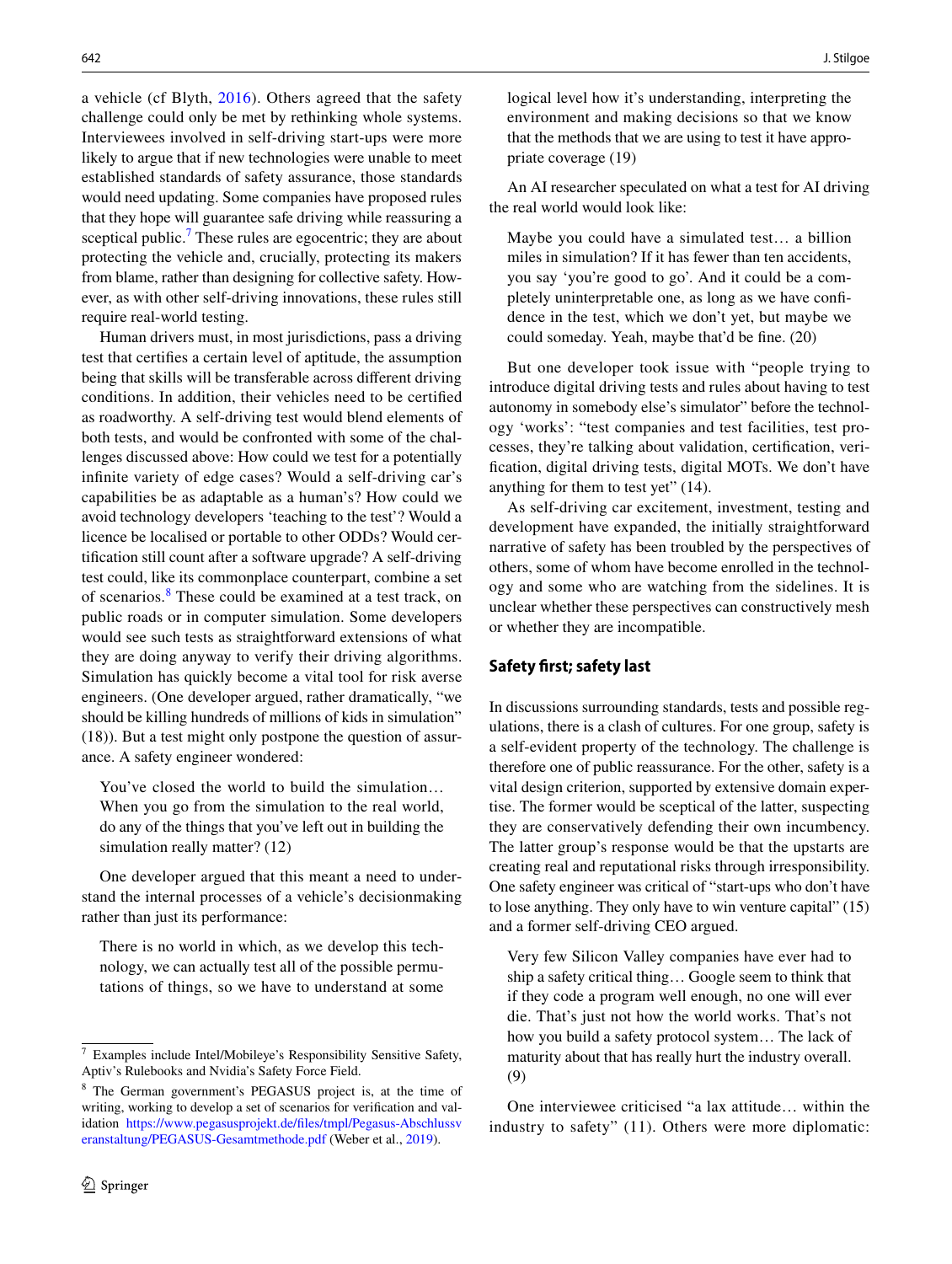"I'm not sure I'd be rude to the AI people but often all of them working in this area don't understand a lot of standard safety engineering" (12). On the question of whether AI can explain its actions, one AI researcher was critical of colleagues for encouraging "a culture of people building uninterpretable models and getting paid a lot of money for that" (20). Viewed optimistically, this antagonism within and between disciplines might be constructive, destabilising assumptions and leading to more robust systems. One software researcher who works on self-driving systems admitted that, after taking his code into the world,

I now understand the safety question in more detail… There are a lot of easy things that people say in machine learning that aren't really true…. Speak to any machine learning researcher today and they say, well, you just have to get more and more data and everything is done… There is an implicit assumption in everything that actually getting more data is easy… And then people say, 'Well, we can do it in simulation'. But this is a chicken and egg problem, because then how do you make the simulation good enough for it to be useful? (21)

Notwithstanding this interviewee's politeness, the two cultures and their approaches to safety need work to improve their compatibility, and there is a danger that the momentum of the safety-in-numbers approach railroads the other. Some interviewees' refections on culture were prompted by other companies' early missteps. The NTSB's report on the Uber crash points not just to technological faws, but also to a woeful safety culture (Stilgoe, [2019](#page-12-15)). In this case, engineers' desire to demonstrate their success led to what Diane Vaughan ([1996\)](#page-12-16) calls a 'normalization of deviance'. The risks were a product as much of economics as of technology. The Uber crash also revealed that the governance of trials was, in some places, threadbare. As technologies are being tested, gaps and disagreements between the safetyin-numbers and a safety-by-design approaches are papered over by safety cases aimed at reassuring local authorities that uncertainties are under control.

Safety case are documents put together by an organisation that attempt to persuade a regulatory authority that their system is acceptably safe.<sup>[9](#page-8-0)</sup> The argument for safety cases is that they should inculcate safety by making a company redesign its operations from the bottom up. Most safety case approaches are performance-based rather than looking to open technological black boxes (Leveson, [2011](#page-11-21)). The

presumption is that the organisations developing the technology are best placed to identify issues and that they are willing and able to regulate themselves. Early attempts at safety cases for self-driving are criticised by some safety engineers because, as one interviewee put it, "they're very focused on the goal. They're showing all of the arguments why they believe their goal is met. That is a positive-oriented argument." (10). An alternative would be to "start by assuming this thing is going to lead to a loss of life… regardless of what you think, let's start by assuming there's something wrong with it. We're going to fnd everything that's wrong with this" (10). Such a philosophy would represent a dramatic shift in the burden of proof.

In the short term, many safety cases rest on a safety driver, a human on-the-loop who is behind the wheel and, in principle, able to compensate for the technology's shortcomings. The safety driver acts as scafolding while the software is under construction. The danger is that, without external safety assurance, the scafolding could be removed by a self-confdent technology developer and the safety cases that govern testing could become de facto rules of the road.

Although technologies are still experimental and legal frameworks unclear, a consensus is crystallising around safety cases and other performance-based approaches. However, as I will discuss in the fnal section, a premature lock-in to this mode of regulation would foreclose more prescriptive approaches that may be more publicly credible. The claims of engineers need exposure to public attitudes in order to appreciate the multidimensionality of self-driving safety.

### **Safety and the public**

As engineers from diferent standpoints attempt to persuade themselves and each other that their approaches to safety are good enough, they are imagining who the public are, what the public think and what the public want. Engineers' private effort to know about safety is extrapolated into a public project of reassurance. The role imagined for the public is, at present, an exceptionally narrow one. Some engineers recognise that people may disagree on levels of acceptable risk, but the presumption is that the public should be kept out of risk assessment:

The complexity that you need to go into is not going to be of any beneft to the public… people aren't really interested in that. I think with the public, you can only really prove safety through experience. (17)

The widespread assumption is that non-experts should not know or care how a system works or why it does what it does. Interviewees described non-experts as prone to biases, including "algorithm aversion", that would skew their risk perceptions. But the more pragmatic safety engineers saw such perceptions as unignorable. Ultimately, regulation

<span id="page-8-0"></span><sup>&</sup>lt;sup>9</sup> Most self-driving car companies have published safety cases. 'Safety frst for automated driving' is a notable collaboration between multiple partners, aiming to lay the groundwork for future standards [https://www.daimler.com/documents/innovation/other/safety-frst-for](https://www.daimler.com/documents/innovation/other/safety-first-for-automated-driving.pdf)[automated-driving.pdf](https://www.daimler.com/documents/innovation/other/safety-first-for-automated-driving.pdf), accessed 7 June 2021.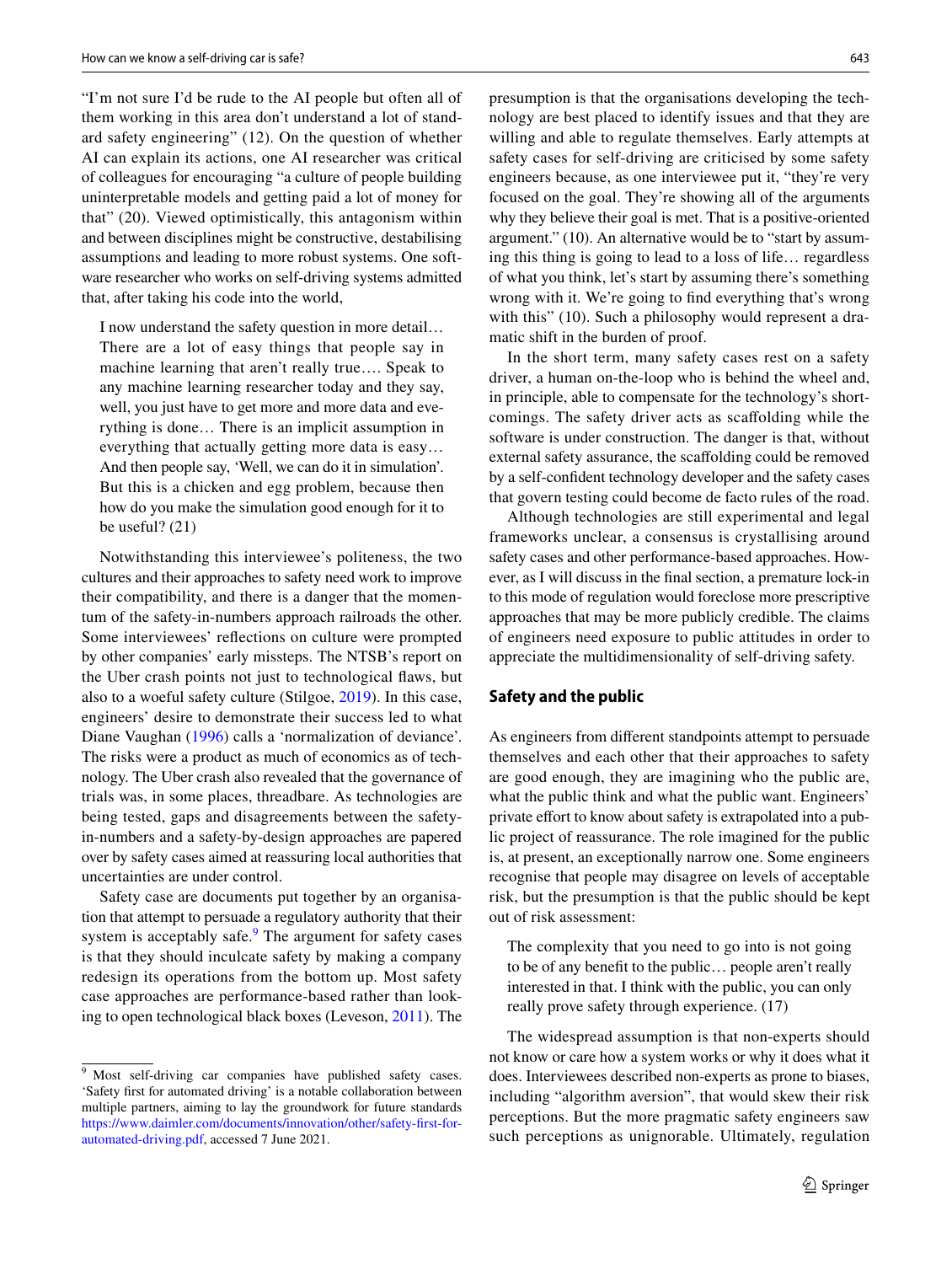would be a public matter. One software developer said "what I as an engineer give society is the knob [to balance safety against efficiency]... and I also clearly explain the trade-off" (16). The question is whether society will be content with just dialling up or down risk, or whether there will also be a legitimate public interest in the process through which selfdriving cars are developed and assessed.

Our workshops with members of the public revealed a set of complexities that suggest a simple narrative of the technology as a safety solution will lack credibility. People are sceptical that a technology as novel as a self-driving car on public roads can be guaranteed safe. During the public dialogue exercise, participants were quick to highlight complexities and identify what engineers would call 'edge cases'. (One participant mentioned a recent encounter his wife's guide dog had had with a Starship delivery robot in Milton Keynes that had confused both dog and robot). The discussions refected an ambivalence typical of public attitudes to technology (Kearnes & Wynne, [2007\)](#page-11-22): excitement about the benefts coupled to a concern about the technology's limits and its governance.

The workshop participants were not naïve about the hazards of human-driven cars, and many were optimistic about possible benefts of self-driving, particularly for disabled people, but they were not convinced that weighing these qualities, many of which were highly uncertain, was straightforward. For some, the question of safety was far broader than just road safety. One woman said, "I'm concerned about travelling as a woman in shared [driverless] rides. How can I guarantee that I'll be safe late at night?" Another participant concluded "There will always be vulnerability in technological systems… I wouldn't get in a plane without a pilot." They were used to their computer software crashing, but expected far more from other technologies. They were aware that cars were highly regulated and tested before they left the factory. After one participant expressed concern that self-driving could be regulated more lightly, like computer software, another participant sought to reassure her:

Cars are diferent. No one is going to allow a car on the road till it's [proven] that nothing will happen…. whoever is designing these cars and is moving this technology forward has thought about all these things. They haven't put a car on the road and just hoped for the best.

This participant's faith in automotive regulation suggests that self-driving car developers will need to work hard to earn similar levels of public trust. Many were concerned about what Wynne ([1983](#page-12-17)) calls 'social risks', to jobs, businesses and local communities from a rapid introduction of new technologies. Some were worried that the technology could displace public transport. Others worried that their freedom to drive would be at risk in the long term. In the short term, recognising that things would go wrong, they saw risks in the context of responsibilities, as these comments from participants indicate:

- There will be risks, we will learn from accidents, but I don't want my family to be those on the back of which the learning happens.
- If the system fails overall, then someone needs to be accountable for a backup system.
- The algorithms will be written by humans, so humans have some responsibility.

Most of the participants agreed that it would be unwise to leave safety to the market. They saw a need for oversight. In the groups' fnal sessions, they discussed their messages for Government. Across the fve locations, their support for the technology was broadly conditional on the following factors:

- o If the technology is proven to be safe and secure
- o If the benefts of the technology are widely available
- o If the technology is good for society and jobs
- o If we're in control of our transport
- o If there is clear guidance on accountability
- o If new regulatory bodies are created<sup>[10](#page-9-0)</sup>

These early insights from public workshops give a sense of the public credibility challenge. People see safety as highly contextualised, entangling questions of science and technology with those of values. The social assessment of safety is not just a question of how safe is safe enough. It is also linked to the question of what the technology is for and who is seen as beneftting from its development. People engage with safety issues from multiple perspectives: as potential users of the technology, drivers, pedestrians, public transport users, parents and citizens.

The safety-in-numbers story treats safety as an ex-post destination, while the safety-by-design approach sees safety as an ex-ante starting point. In discussing the technology's uncertainties and contingencies with experts and members of the public, it becomes clear that safety will actually be a journey, a collective experiment whose questions and metrics are not set in advance. One interviewee, discussing the various approaches to self-driving safety, said "the answer is it's going to be all of that. There won't be any single thing that says this vehicle is safe", before arguing that "we will learn as we go along" (3).

When considering questions of trust and public credibility, we should ask who the "we" is in this response. Can we

<span id="page-9-0"></span><sup>&</sup>lt;sup>10</sup> The full Sciencewise report is available here [https://assets.publi](https://assets.publishing.service.gov.uk/government/uploads/system/uploads/attachment_data/file/951094/cav-public-acceptability-dialogue-engagement.pdf) [shing.service.gov.uk/government/uploads/system/uploads/attac](https://assets.publishing.service.gov.uk/government/uploads/system/uploads/attachment_data/file/951094/cav-public-acceptability-dialogue-engagement.pdf) [hment\\_data/file/951094/cav-public-acceptability-dialogue-engag](https://assets.publishing.service.gov.uk/government/uploads/system/uploads/attachment_data/file/951094/cav-public-acceptability-dialogue-engagement.pdf) [ement.pdf](https://assets.publishing.service.gov.uk/government/uploads/system/uploads/attachment_data/file/951094/cav-public-acceptability-dialogue-engagement.pdf), accessed 25 March 2021.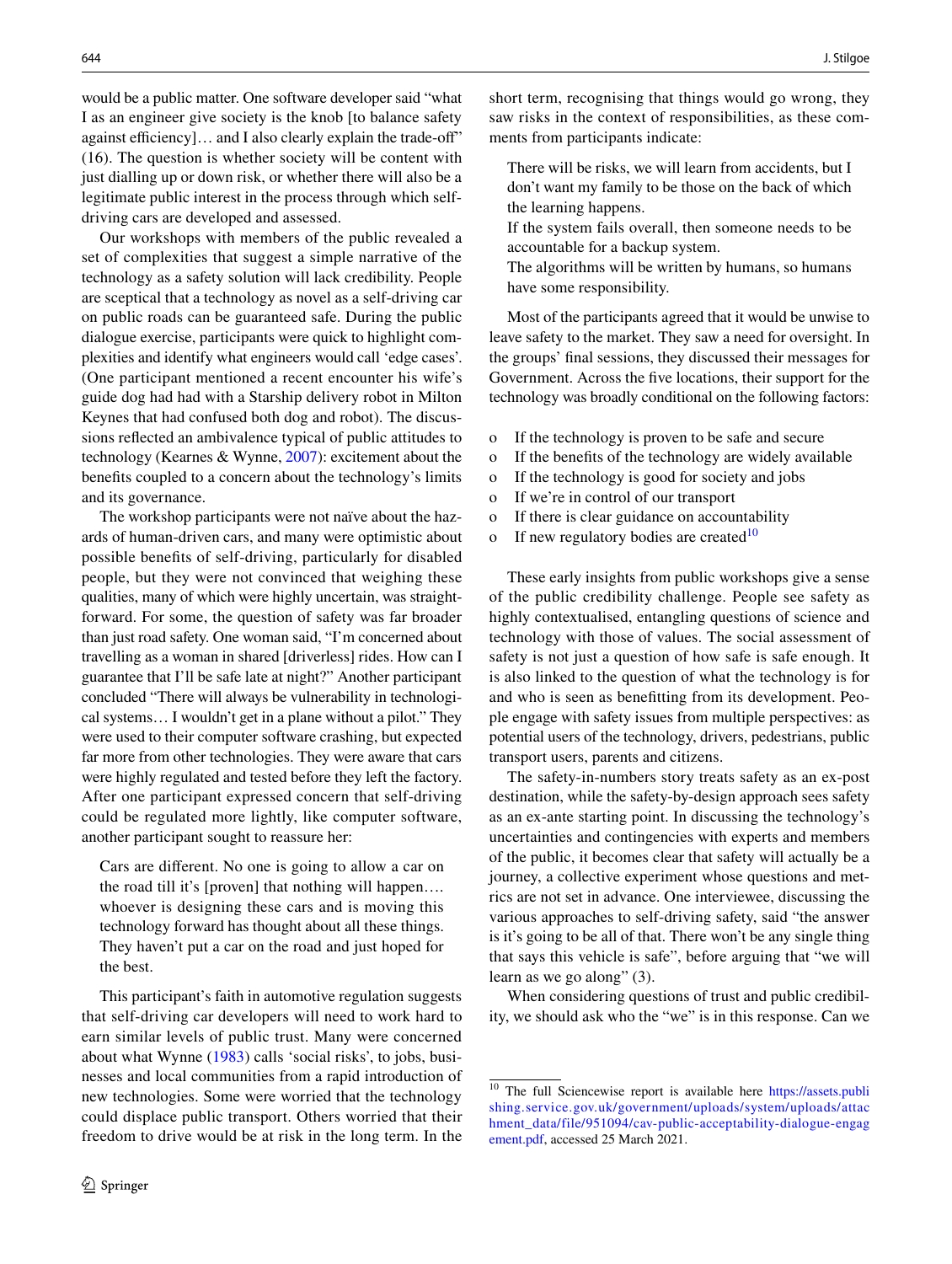trust that the technology developers' questions and metrics are sufficient? Or should the process of learning be opened up? There is a clear case, given that much of the experimentation is happening in plain sight, using publicly-owned roads as a laboratory, for the democratisation of learning. This would mean, at a minimum, sharing safety–critical data for overall safety improvement, enabled by what some authors have called an 'ethical black box' (Winfeld and Jirotka, [2018](#page-12-18)). It could also mean governing the technology in explicitly experimental terms, as clinical trials do for new medicines. This approach, proposed by London and Danks ([2018](#page-11-23)) would see staged approval for tests that would be overseen by government before being scaled up. Once we recognise the limits of narrow approaches to the assessment and management of risk, we can ask what trustworthy governance might look like.

# **Trustworthy self‑driving cars?—Performance, process and purpose**

A multidimensional view of technological risk should change how we think about trust in autonomous vehicles. First, if we take public views on risk seriously, we should recognise that trust is out of the control of innovators and regulators. They can design for trustworthiness, but trust is a gift of the public, hard-won and easily lost. Second, rather than talking about trust in self-driving cars as technological artifacts, we should consider trust in the systems that govern the technology. Third, we should think about trust beyond just performance. The Cold War adage 'trust but verify' presupposes that we know what to measure. As we have seen in the debate on self-driving safety, the relevant numbers are at the centre of a controversy that is not just about what selfdriving performance, but also about the processes by which they function and the purposes of innovation.

Lee and See's [\(2004](#page-11-24)) framework has trust in automation resting on three pillars—competence, integrity and benevolence (see also Mayer et al., [1995](#page-11-25)). Their focus is on people using automated systems, such as pilots and train operators, but if we see trust as a concern for governance as well as human–machine interaction, we might see trust depending on issues of technological processes and purposes as well as those of performance. Members of the public are likely to pay attention not just to what self-driving cars do, but also to how they work, how they are developed and what the technology is used for.

As it stands, the regulatory debate on self-driving safety emphasises performance-based metrics that rest on companies' own safety cases. If governance becomes locked in to this mode of safety assurance it could be socially brittle. Just as engineers would be concerned with a single point of failure in a technological system, so regulators should worry about balancing public trust on a single pillar. There is a strong case for socially-robust governance that is more pluralist, building on cultural theories of risk that look for the multiple ways in which people prioritise and make sense of hazards (Thompson & Rayner, [1998](#page-12-19)).

The interviews analysed for this paper reveal innovators' emphasis on self-driving performance and neglect of questions of process and purpose. Public discussions suggest that people will want to scrutinise why a self-driving car does what it does, and who self-driving cars are seen as beneftting. Only one interviewee drew an explicit connection between risk assessment and the question of unequal benefts:

Risk acceptance will also be diferent whether you talk about trucks driving on highways from A to B,… autonomous shuttles driving at 30 [kilometres per hour] in a city [or] luxury vehicles driving on motorways up to 130, where only rich people beneft (15).

Given the potential politics of self-driving car innovation, what is the potential for governance to connect technological means and ends?

For genetically-modified crops, competing political constitutions of the technology led to competing governance frameworks in Europe and the US. While American regulators focussed on crops as products and assessed their performance, European regulators saw genetic modifcation as a novel process, surrounded by uncertainties and creat-ing social as well as physical risks (Jasanoff, [1995](#page-11-26)). In both cases, regulation was framed by assumptions of what the technology was for: who beneftted and how. For self-driving cars, as standard-setting and other governance processes gear up, regulators should challenge emerging models of de facto governance and seek more deliberate, and more deliberative, alternatives. One interviewee, a researcher at a self-driving company, described a set of dilemmas that faced the company as it scaled up its operations. This researcher, unusual in their refexivity, saw potential gaps between colleagues' motivations and the public interest:

The verification/validation side?… From a safety standpoint… I have no doubt about the commitments and intentions of people who are doing that... But, you know, where and how? What does it mean to be validated and verifed? What voices are in the room, on what grounds? What are the metrics that get considered and don't get considered?... Who's making those decisions? (22)

Those questions will not melt away; they will intensify as and when the technology scales up. One lesson emerging from our workshops with members of the public is that there will be a public interest in how self-driving cars work and how they are developed and governed. People are unlikely to be satisfed just by public displays of self-driving in action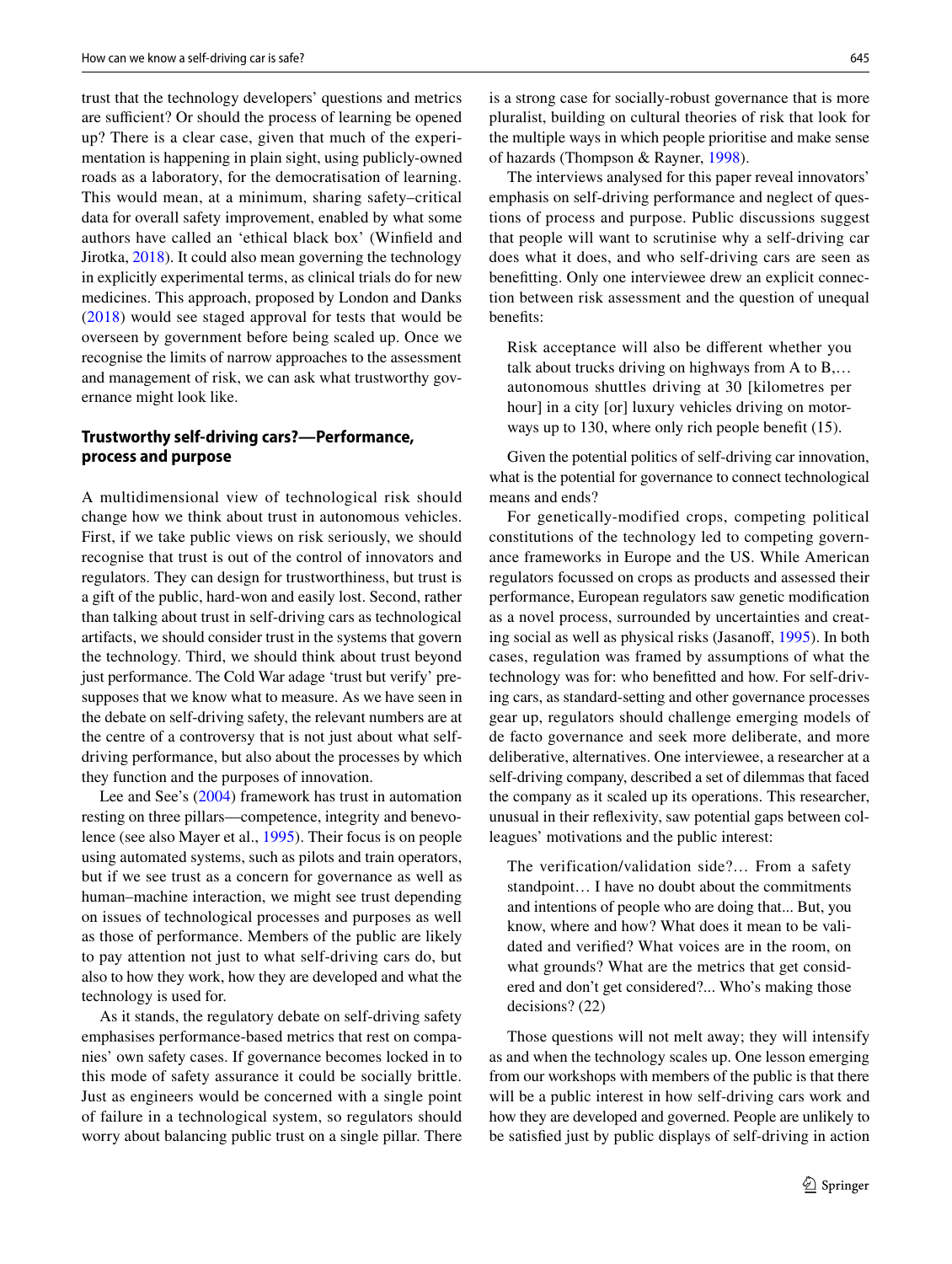and statistics showing average improvements in safety. Early proposals such as ethical black boxes and publicising leading metrics such as disengagements, while they need work, at least offer ways to open up the governance of processes of self-driving and its testing. In addition, there will be a public interest in the perceived purposes of self-driving technologies and who they are likely beneft. Members of the public will have different expectations from engineers. The questions 'safe enough for whom?' and 'safe enough for what?' will be unavoidable. Seen in this light, the question of how we know whether a self-driving car is social as well as scientifc. Some of the uncertainties will be hard if not impossible to resolve, but the project must bring together a wide range of disciplines and draw on public as well as expert insights.

**Funding** This study was supported by the Economic and Social Research Council and the Alan Turing Institute (ES/S001832/1).

**Open Access** This article is licensed under a Creative Commons Attribution 4.0 International License, which permits use, sharing, adaptation, distribution and reproduction in any medium or format, as long as you give appropriate credit to the original author(s) and the source, provide a link to the Creative Commons licence, and indicate if changes were made. The images or other third party material in this article are included in the article's Creative Commons licence, unless indicated otherwise in a credit line to the material. If material is not included in the article's Creative Commons licence and your intended use is not permitted by statutory regulation or exceeds the permitted use, you will need to obtain permission directly from the copyright holder. To view a copy of this licence, visit <http://creativecommons.org/licenses/by/4.0/>.

# **References**

- <span id="page-11-17"></span>Bainbridge, L. (1983). Ironies of automation. *Automatica, 19*(6), 775– 779. [https://doi.org/10.1016/0005-1098\(83\)90046-8](https://doi.org/10.1016/0005-1098(83)90046-8)
- <span id="page-11-13"></span>Blumenthal, M. S., Fraade-Blanar, L., Best, R., & Irwin, J. L. (2020) 'Safe Enough: Approaches to Assessing Acceptable Safety for Automated Vehicles'. Rand Corporation.
- <span id="page-11-20"></span>Blyth, P. L., Mladenovic, M. N., Nardi, B. A., Ekbia, H. R., & Su, N. M. (2016). Expanding the design horizon for self-driving vehicles: distributing benefts and burdens. *IEEE Technology and Society Magazine, 35*(3), 44–49. [https://doi.org/10.1109/MTS.2016.25931](https://doi.org/10.1109/MTS.2016.2593199) [99](https://doi.org/10.1109/MTS.2016.2593199)
- <span id="page-11-16"></span>Burrell, J. (2016). How the machine "thinks": Understanding opacity in machine learning algorithms. *Big Data & Society, 3*(1), 2053951715622512.<https://doi.org/10.1177/2053951715622512>
- <span id="page-11-18"></span>Cummings, M. L., & Thornburg, K. M. (2011). Paying attention to the man behind the curtain. *IEEE Pervasive Computing, 10*(1), 58–62. <https://doi.org/10.1109/MPRV.2011.7>
- <span id="page-11-1"></span>European Commission. (2020). *Ethics of connected and automated vehicles: recommendations on road safety, privacy, fairness, explainability and responsibility.* LU: Publications Office. Available at: <https://data.europa.eu/doi/10.2777/035239>. Accessed 6 December 2020.
- <span id="page-11-12"></span>Fraade-Blanar, L., Blumenthal, M. S., Anderson, J. M., & Kalra, N. (2018) *Measuring Automated Vehicle Safety: Forging a Framework*. Rand Corporation.
- <span id="page-11-3"></span>Funtowicz, S. O., & Ravetz, J. R. (1993). Science for the post-normal age. *Futures, 25*(7), 739–755. [https://doi.org/10.1016/0016-](https://doi.org/10.1016/0016-3287(93)90022-L) [3287\(93\)90022-L](https://doi.org/10.1016/0016-3287(93)90022-L)
- <span id="page-11-9"></span>Gann, D. M., Wang, Y., & Hawkins, R. (1998). Do regulations encourage innovation?--- the case of energy efficiency in housing. Build*ing Research & Information, 26*(5), 280–296. [https://doi.org/10.](https://doi.org/10.1080/096132198369760) [1080/096132198369760](https://doi.org/10.1080/096132198369760)
- <span id="page-11-15"></span>Halevy, A., Norvig, P., & Pereira, F. (2009). The unreasonable efectiveness of data. *IEEE Intelligent Systems, 24*(2), 8–12. [https://](https://doi.org/10.1109/MIS.2009.36) [doi.org/10.1109/MIS.2009.36](https://doi.org/10.1109/MIS.2009.36)
- <span id="page-11-4"></span>Hansson, S. O. (2009). From the casino to the jungle. *Synthese, 168*(3), 423–432. <https://doi.org/10.1007/s11229-008-9444-1>
- <span id="page-11-6"></span>Irwin, A. (1985). *Risk and the control of technology: Public policies*  for road traffic safety in Britain and the United States. Manchester: Manchester University Press.
- <span id="page-11-26"></span>Jasanof, S. (1995). Product, process, or programme: three cultures and the regulation of biotechnology. In M. Bauer (Ed.), *Resistance to new technology* (pp. 311–332). Cambridge: Cambridge University Press. [https://doi.org/10.1017/CBO9780511563706.](https://doi.org/10.1017/CBO9780511563706.016) [016](https://doi.org/10.1017/CBO9780511563706.016)
- <span id="page-11-11"></span>Kalra, N., & Groves, D. G. (2017). *The enemy of good: estimating the cost of waiting for nearly perfect automated vehicles*. Rand Corporation.
- <span id="page-11-10"></span>Kalra, N. & Paddock, S. M. (2016). 'Driving to Safety: How Many Miles of Driving Would It Take to Demonstrate Autonomous Vehicle Reliability?' Rand Corporation.
- <span id="page-11-22"></span>Kearnes, M. B., & Wynne, B. (2007). On nanotechnology and ambivalence: The politics of enthusiasm. *Nanoethics, 1*(2), 131–142. <https://doi.org/10.1007/s11569-007-0014-7>
- <span id="page-11-19"></span>Khastgir, S., Birrell, S., Dhadyalla, G., & Jennings, P. (2018). Calibrating trust through knowledge: Introducing the concept of informed safety for automation in vehicles. *Transportation Research Part C: Emerging Technologies, 96*, 290–303. [https://doi.org/10.1016/j.](https://doi.org/10.1016/j.trc.2018.07.001) [trc.2018.07.001](https://doi.org/10.1016/j.trc.2018.07.001)
- <span id="page-11-0"></span>Koopman, P., & Wagner, M. (2017). Autonomous vehicle safety: An interdisciplinary challenge. *IEEE Intelligent Transportation Systems Magazine, 9*(1), 90–96. [https://doi.org/10.1109/MITS.2016.](https://doi.org/10.1109/MITS.2016.2583491) [2583491](https://doi.org/10.1109/MITS.2016.2583491)
- <span id="page-11-5"></span>Krohn, W., & Weyer, J. (1994). Society as a laboratory: The social risks of experimental research. *Science and Public Policy, 21*(3), 173–183.<https://doi.org/10.1093/spp/21.3.173>
- <span id="page-11-24"></span>Lee, J. D., & See, K. A. (2004). Trust in automation: Designing for appropriate reliance. *Human Factors, 46*(1), 50–80. [https://doi.](https://doi.org/10.1518/hfes.46.1.50_30392) [org/10.1518/hfes.46.1.50\\_30392](https://doi.org/10.1518/hfes.46.1.50_30392)
- <span id="page-11-8"></span>Leveson, N. (2004). A new accident model for engineering safer systems. *Safety Science, 42*(4), 237–270. [https://doi.org/10.1016/](https://doi.org/10.1016/S0925-7535(03)00047-X) [S0925-7535\(03\)00047-X](https://doi.org/10.1016/S0925-7535(03)00047-X)
- <span id="page-11-21"></span>Leveson, N. (2011). *White Paper on the Use of Safety Cases in Certifcation and Regulation*.
- <span id="page-11-14"></span>Liu, P., Yang, R., & Xu, Z. (2019). How safe is safe enough for selfdriving vehicles? *Risk Analysis, 39*(2), 315–325. [https://doi.org/](https://doi.org/10.1111/risa.13116) [10.1111/risa.13116](https://doi.org/10.1111/risa.13116)
- <span id="page-11-23"></span>London, A. J. and Danks, D. (2018). 'Regulating autonomous vehicles: A policy proposal', In *Proceedings of the 2018 AAAI/ACM Conference on AI, Ethics, and Society*. New York, NY, USA. pp. 216–221. [https://doi.org/10.1145/3278721.3278763.](https://doi.org/10.1145/3278721.3278763)
- <span id="page-11-2"></span>MacKenzie, D. (1998). The certainty trough. In R. Williams, W. Faulkner, & J. Fleck (Eds.), *Exploring expertise: issues and perspectives* (pp. 325–329). London: Palgrave Macmillan UK.
- <span id="page-11-25"></span>Mayer, R. C., Davis, J. H., & Schoorman, F. D. (1995). An integrative model of organizational trust. *The Academy of Management Review, 20*(3), 709–734. <https://doi.org/10.2307/258792>
- <span id="page-11-7"></span>Millstone, E., Brunner, E., & Mayer, S. (1999). Beyond "substantial equivalence." *Nature, 401*(6753), 525–526. [https://doi.org/10.](https://doi.org/10.1038/44006) [1038/44006](https://doi.org/10.1038/44006)